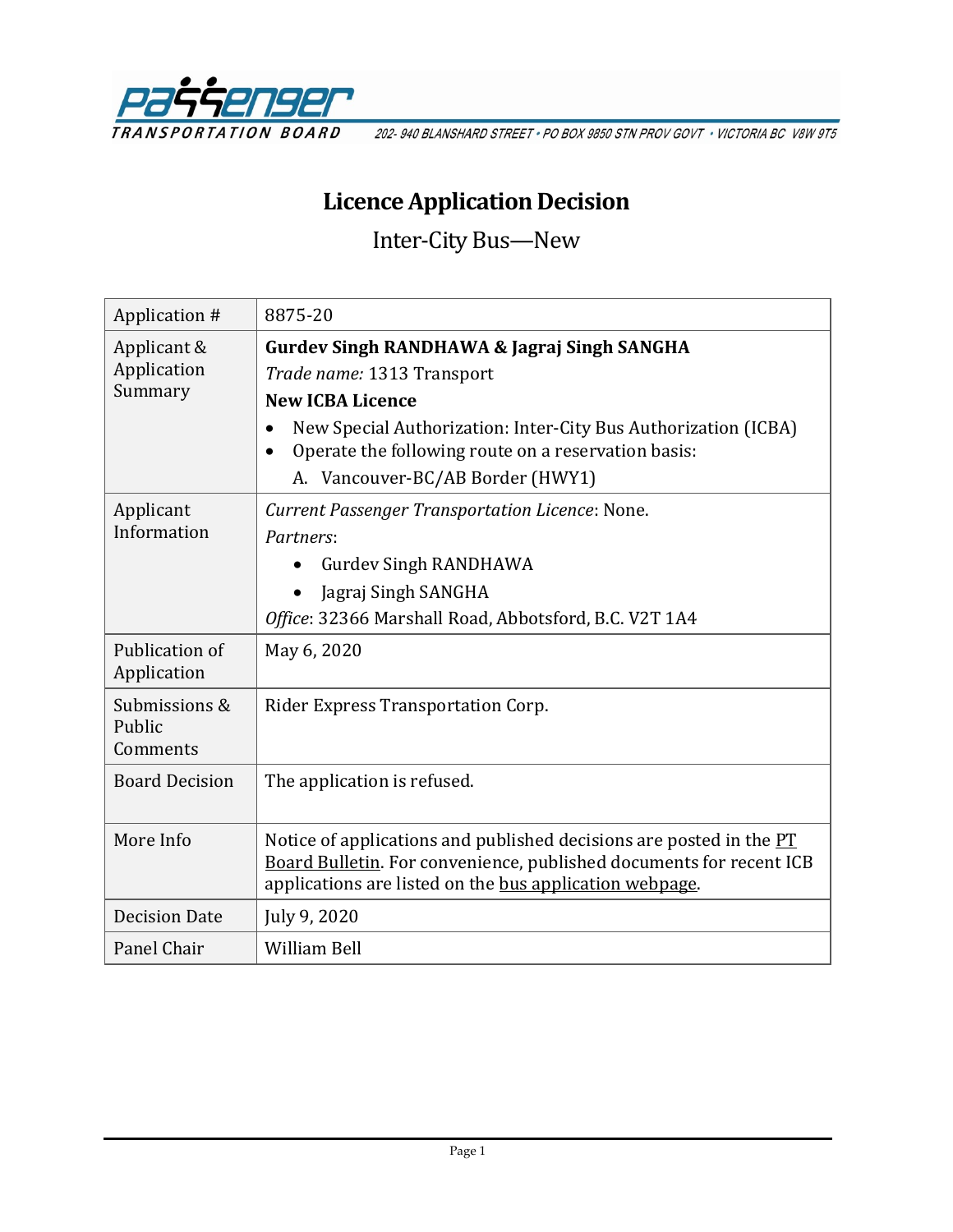#### **I. Introduction**

The applicant, Gurdev Singh RANDHAWA & Jagraj Singh SANGHA, 1313 Transport Inc. (dba 1313 Transport) does not have a licence to operate inter-city buses (ICBs).

1313 Transport is applying for:

Route A. Vancouver-BC/AB Border (HWY1) with MRF of 1 trip per day in each direction.

The proposed route is shown in Figure 1 below:



Figure 1: Proposed Route A

#### **II. Background**

1313 Transport is a proposed bus service that will operate under the company 1313 Transport Inc. that is equally owned by 2 partners: Gurdev Singh RANDHAWA & Jagraj Singh SANGHA that was incorporated In B.C. on December 30, 2013. Its head office is in Abbotsford, B.C. The proposed ICB service would involve two 50 passenger buses that would run a daily inter-city bus service in reverse directions on a route between Vancouver and Calgary. This would ensure passengers would be able to travel either route any day of the week.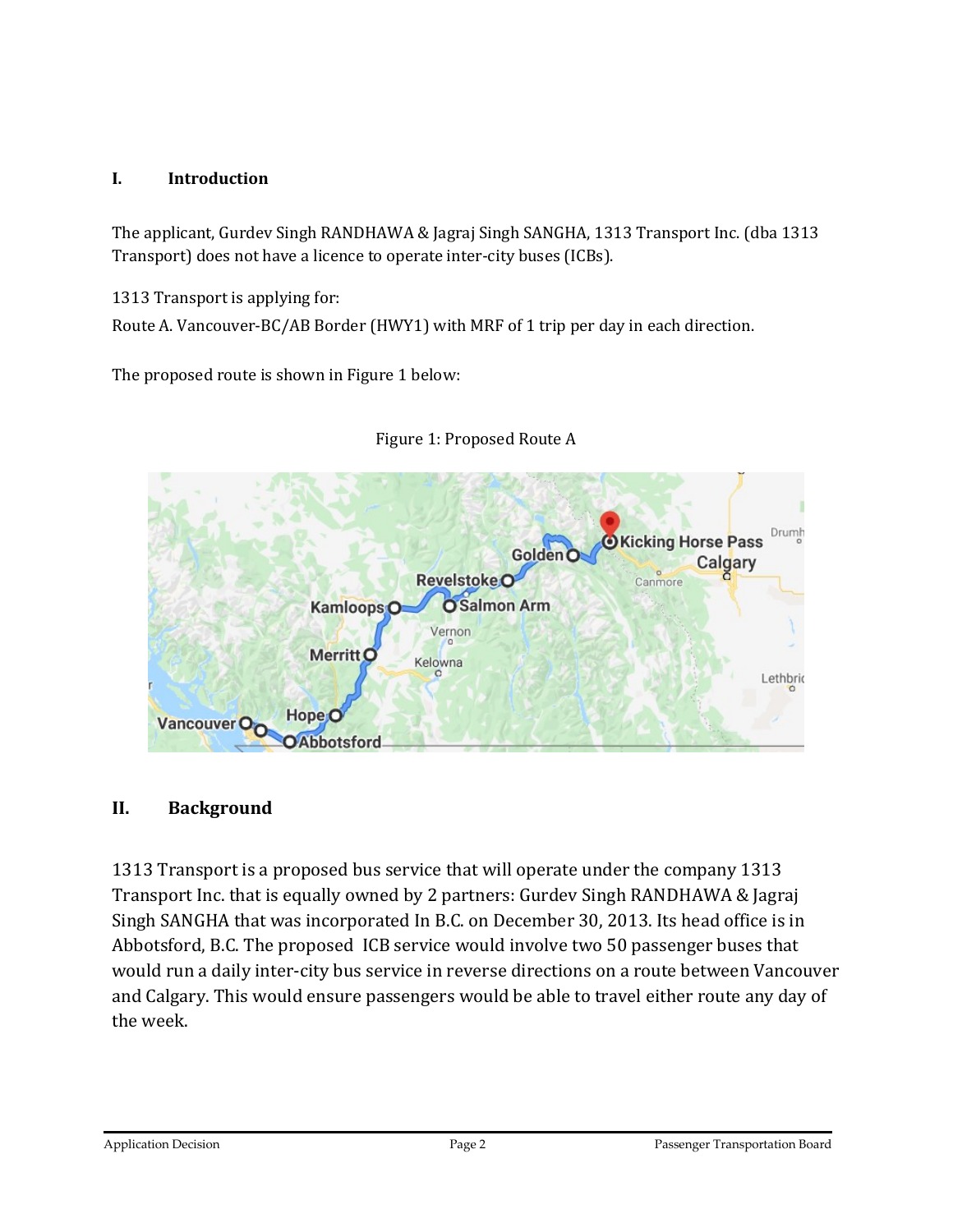## **III. Mandate & Jurisdiction**

This application is made under the *Passenger Transportation Act* (the "Act"). The Act regulates the licensing and operation of commercial passenger transportation vehicles in BC.

Under the Act, the Passenger Transportation Board (the "Board") makes decisions on applications for inter-city buses. The Board has the authority to consider and approve applications for new licences as well as applications from existing licensees to change terms or conditions of their licences.

The Board's mandate is stated in section 28 of the Act. Section 28(1) of the Passenger Transportation Act says that the Board may approve, in whole or in part, an application forwarded to it under s. 26(1) after considering whether:

- (a) there is a public need for the service the applicant proposed to provide under any special authorization.
- (b) the applicant is a fit and proper person to provide that service and is capable of providing that service, and
- (c) the application, if granted, would promote sound economic conditions in the passenger transportation business in British Columbia.

The Act allows the Board to, among other things,

- accept evidence and information that it considers relevant, necessary, and appropriate, whether or not the information would be admissible in a court of law. [Section 15]
- conduct written, electronic or oral hearings, or any combination of them, as the Board, in its sole discretion, considers appropriate. [Section 17]
- require further information from an applicant. [Section  $27(1)(b)$ ]

Section 26(2) of the Act requires the Board to publish the fact and nature of applications and section 27(3) requires the Board to consider applications and any written submissions it receives as result of publication. Section 27(5) says that people who make submissions are not entitled to disclosure of further information, unless the Board orders otherwise.

If the Board approves an application, it will set terms and conditions of licence primarily with respect to routes and service levels.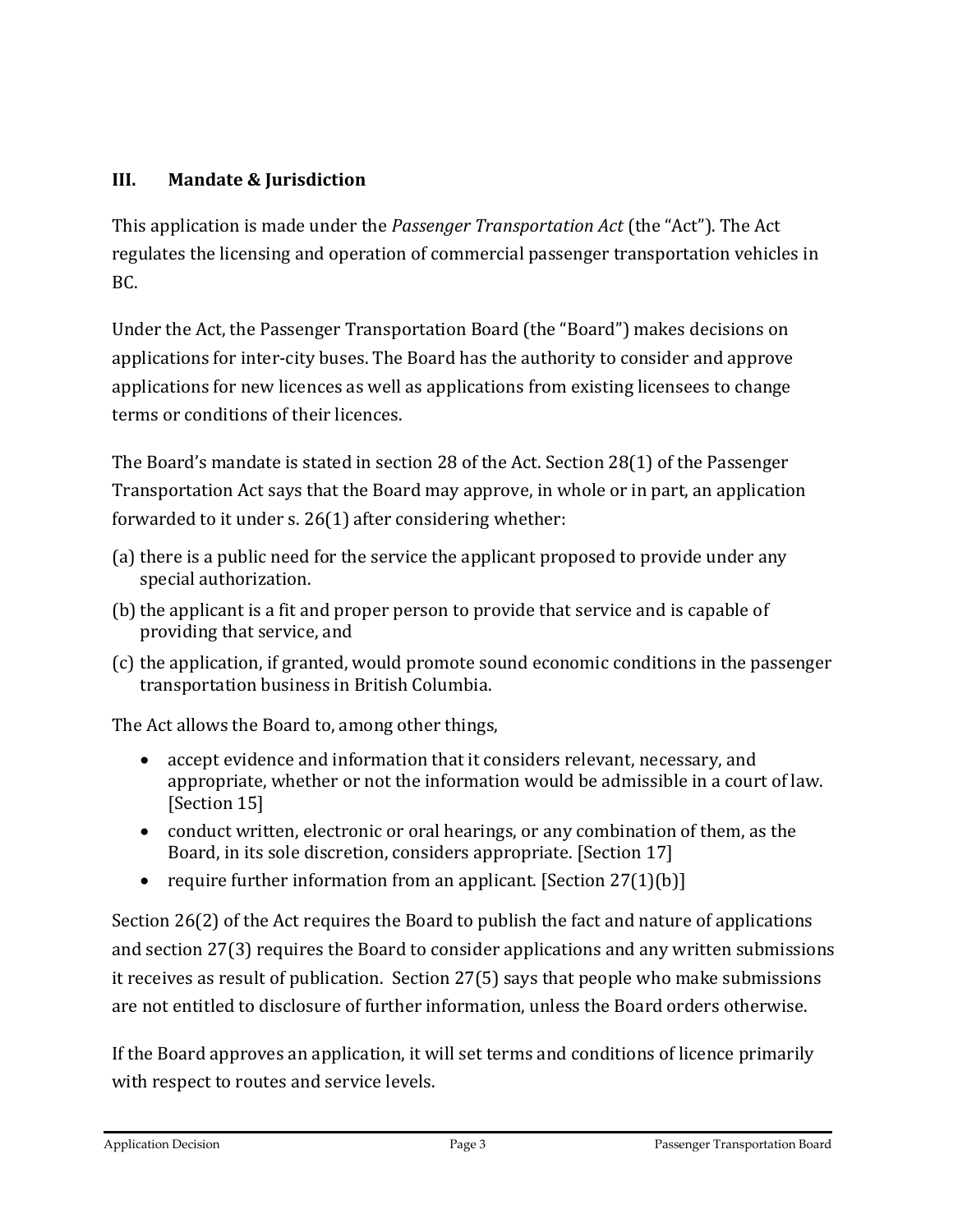#### **IV. Procedural Matters**

The applicant submitted required forms.

This application is being conducted by way of a written hearing.

#### **V. Applicant's Rationale and Submissions**

#### *Public Explanation*

The applicant provided the following text in the Application Summary that was published in the *Weekly Bulletin*:

*"1313 Transport's aim is to provide safe, reliable, comfortable and affordable bus transportation service for our passengers. Since the stoppage of the Greyhound bus service, there has been no passenger buses providing a night service between Vancouver to Calgary. 1313 Transport proposes to provide a night bust service to passengers travelling from Vancouver to Calgary and vice versa as historically it has been a popular time to travel for people with busy day time schedules and jobs. Night trips are also generally safer and faster due to decreased traffic and road construction. Our bus service will make stops in most cities along the popular route where airports and other modes of transportation are not available or easily accessible."*

#### *Submissions & Applicant's Response*

The Board received 1 opposing submission to the application from 1 licensed ICB company. The submission and the applicant's reply are summarized below.

In its submission, Rider Express Transportation Corp. (Rider) argued:

- It has an application (7922-19) that is before the Board to change its minimum frequency requirements based on ridership numbers that warrant an increase in service.
- The 1313 Transport application represents just a different schedule on the same route they currently serve, not a new service.
- The service proposed would tap into the same customer base as theirs and destabilize profitability.
- Rider started the route with an overnight run but because it had to pass through cities and towns at very inconvenient hours it was uncomfortable for many users.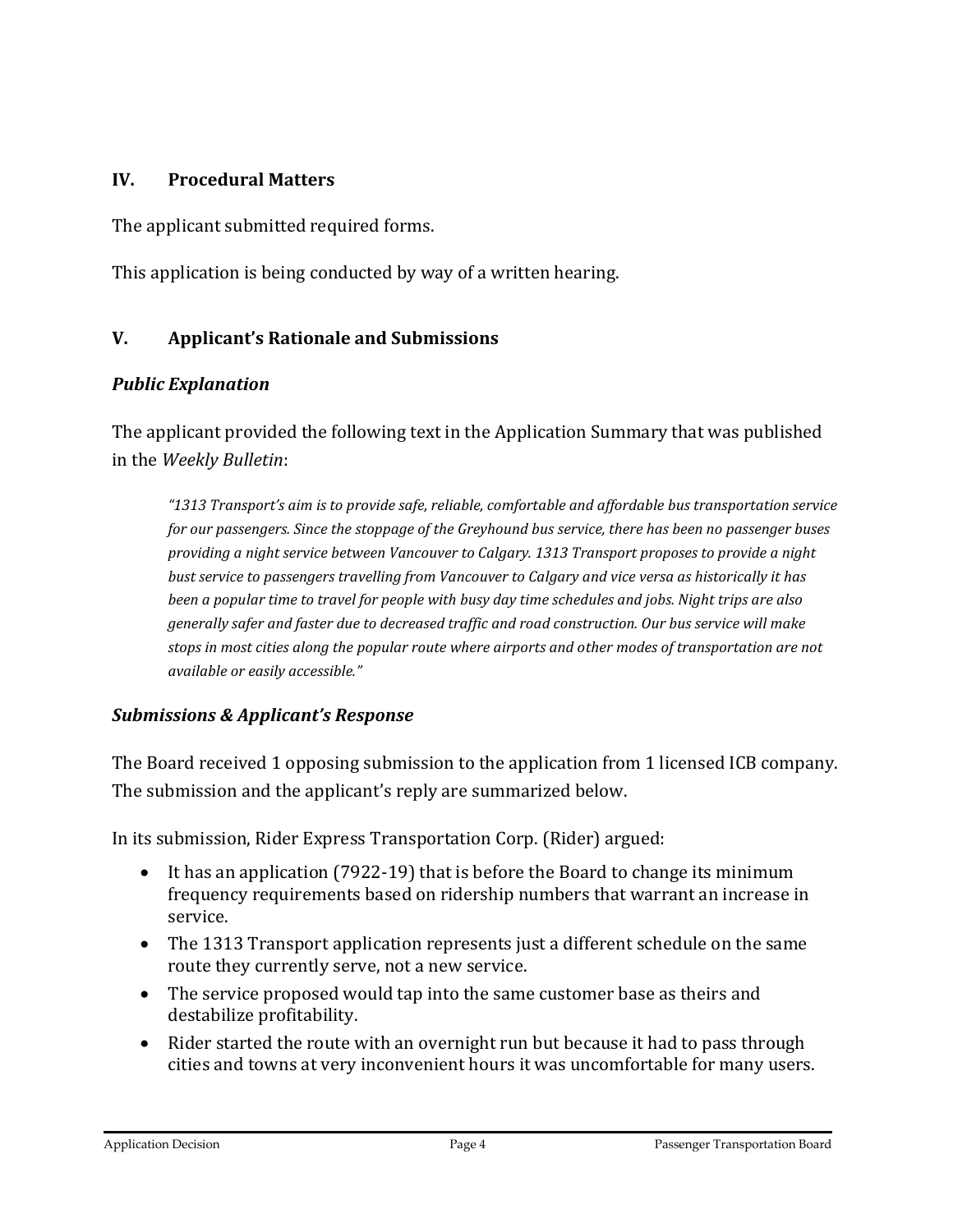The overnight run also did not benefit from low traffic during the evenings, rather their drivers for safety reasons had to drive slower due to visibility issues as well as adverse road conditions in winter. Their plan is to offer an express overnight service on some days of the week to better match the needs of some passengers. The global pandemic crisis has temporarily disrupted the plan, but they are still set to offer the night service in the summer.

The Board received a reply from the applicant which stated:

- Their proposed ICB service provides an alternative for users as well as healthy competition.
- Rider's application indicates that its ridership warrants an increase in bus frequency. Therefore, the Board should consider allowing it to tap into this need instead of allowing Rider to expand its service.

The Board gives more weight to submissions that back up claims with facts or details. We have considered the opposing submissions and the applicant's responses to them in our review of this application.

### **VI. Reasons for the Board's Decision**

Section 28(1) of the Act sets out the factors the Board must consider with respect to this application.

# *(1)Is the applicant a fit and proper person to provide its proposed service, and is the applicant capable of providing the service?*

The Board looks at this question in two parts:

- (a) is the applicant a *fit and proper person* to provide the proposed service; and,
- (b) is the applicant *capable* of providing the service?

First, with *fit and proper*, the *Oxford English Dictionary* defines *fit* as including "well adapted or suited to the conditions or circumstances of the case, answering the purpose, proper or appropriate … possessing the necessary qualifications, properly qualified, competent, deserving." Also, the dictionary defines *proper* as including "suitable for a specified or implicit purpose or requirement; appropriate to the circumstances or conditions; of the requisite standard or type; apt, fitting; correct, right." When looking at whether an applicant is fit and proper, the Board does so in the context of the passenger transportation industry in British Columbia. This includes the regulatory system that grants businesses a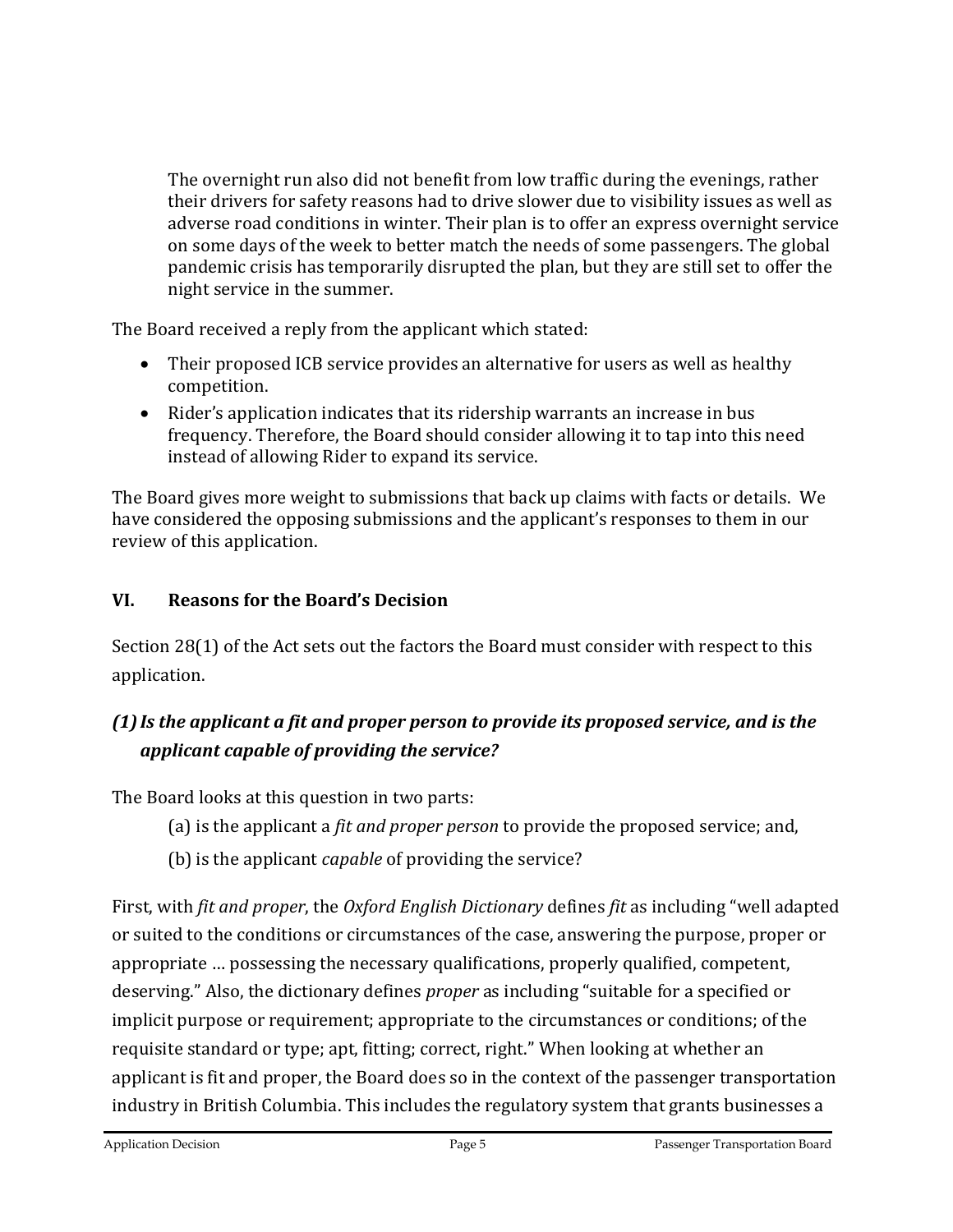licence which confers on them both the authorization they need to provide their service and an ongoing obligation to operate in accordance with proper standards of conduct.

Second, capability is generally understood to mean that an applicant has the ability or qualities necessary to skillfully and effectively meet its obligations and achieve the results it says it will achieve. When looking at capability, the Board reflects on whether the applicant has demonstrated that it has the knowledge and understanding of relevant regulatory requirements and policies that govern passenger transportation providers, and whether it is able to comply with those requirements. It also looks at whether the applicant has the background, skills and knowledge to manage its proposed service, and the financing to operate it. The Board expects an applicant to demonstrate its competence and ability by providing sound and realistic information in its business plan and financial statements that is consistent and compatible with the transportation service it proposes.

1313 Transport was incorporated on December 30, 2013. The disclosure forms of Unlawful Activity and Bankruptcy indicated no negative concerns about the principals.

1313 Transport's National Safety Code (NSC) safety performance rating is satisfactoryunaudited which is acceptable to the Board.

The applicant signed the Liquor Control and Licencing Act declaration stating, among other things, that it will operate its vehicles in accordance with the Act.

There has not been any information brought to my attention to prove the applicant is not fit and proper.

The applicant included a Business Plan that outlines its ticketing processes which is on-line or by phone. It outlined its maintenance plan for the buses that would be serviced every 5,000 kilometers to ensure they operate safely and reliably. It also outlined its hiring, training and development for drivers. Drivers would require a Class 1 licence and 5 years of experience driving a commercial vehicle, preferably a passenger bus. They would also be subject to a vigorous background checks including a criminal and driving record check. The criminal record check would be required annually, and drivers would also be subject to random drug testing.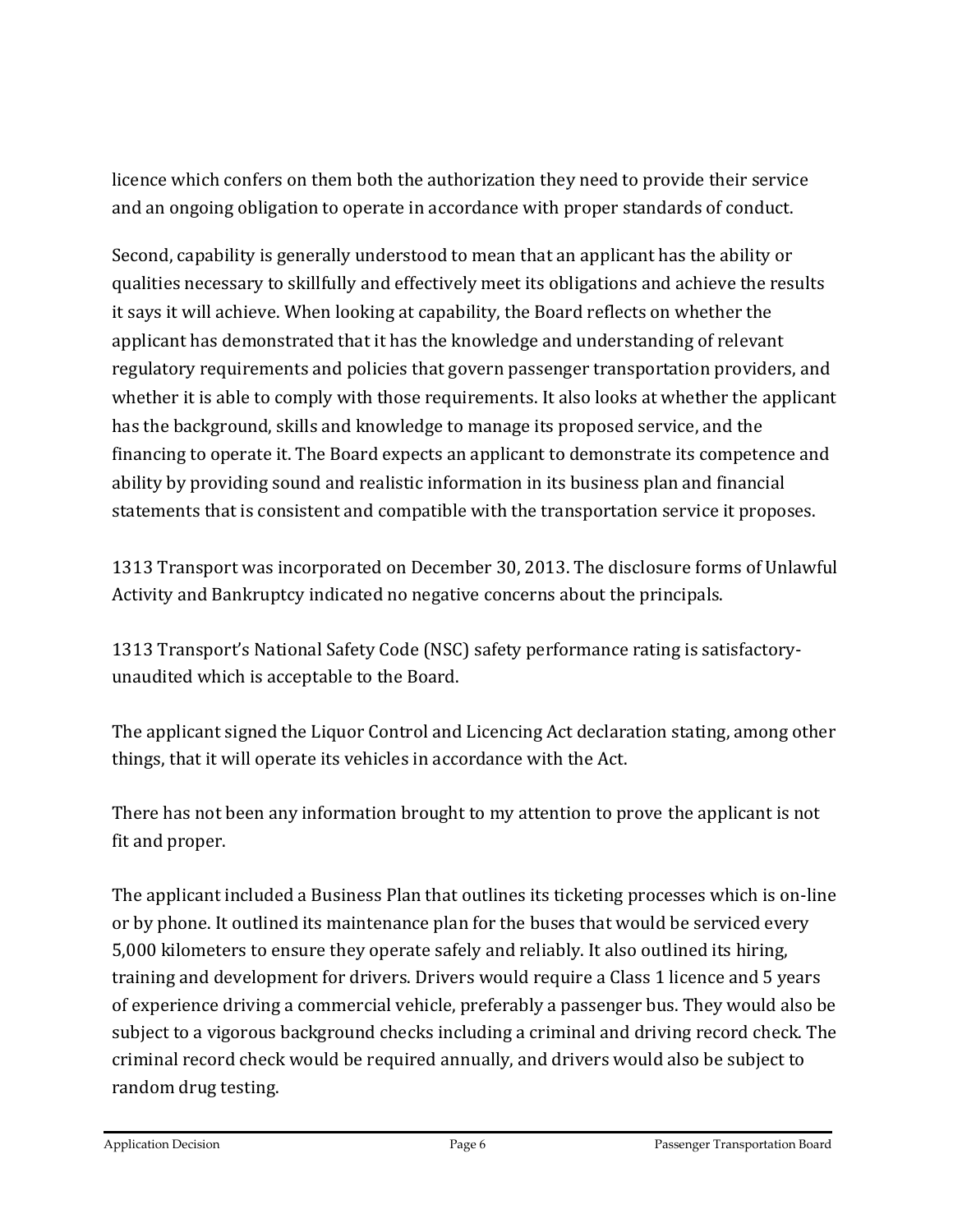The financial information included 36-month cash flow projections and personal net worth statements for each partner. The 36-month cash flow statements appear unrealistically high. The projected fares are all premised on the highest fare which represents only several out of the various route point options proposed along the corridor. Further, the expenses over the 36-month period remain static with no adjustments or fluctuations in such items as fuel, maintenance and repairs, bank payments or insurance. Finally, there is no contingency plan for a continuance of bus service in the event of a breakdown.

With these shortfalls in the application, I am unable to make a determination if the applicant is capable of managing and providing the proposed ICB service.

### **(2)Is there is a public need for the service the applicant proposes to provide?**

An applicant is required to demonstrate public need by showing that there are people who would use the proposed service. Applicants should provide clear information about the service it proposes, and they should provide supporting evidence that is factual and objective. They should not rely on general claims and their own opinion. The Board reviews applications and considers the extent and type of need that has been demonstrated for the proposed service.

The Board looks at the state of inter-city bus services in the area where the applicant is applying to operate. It may consider such things as:

- Will the service fill a gap in the market?
- Has an inter-city bus company recently left the market?
- Has the applicant shown that current service levels are unsatisfactory?

As context respecting public need for additional service, 3 other ICB operators are currently licensed to provide substantial service<sup>1</sup> on the whole or substantial segments of the corridor proposed by 1313 Transport as follows:

 $\overline{a}$ 

<sup>&</sup>lt;sup>1</sup> Licensees with an existing inter-city bus authorization have the authority they need to provide service on the routes set out in their licence. Normally, these licensees are obligated to provide service that meets or exceeds the minimum frequency specified for the route. At present, due to the ongoing COVID-19 pandemic, the obligation to operate and meet minimum service levels is suspended temporarily. See the Industry Advisory of March 19, 2020 on the PT Board website: ICBs have temporary option to reduce or suspend scheduled service.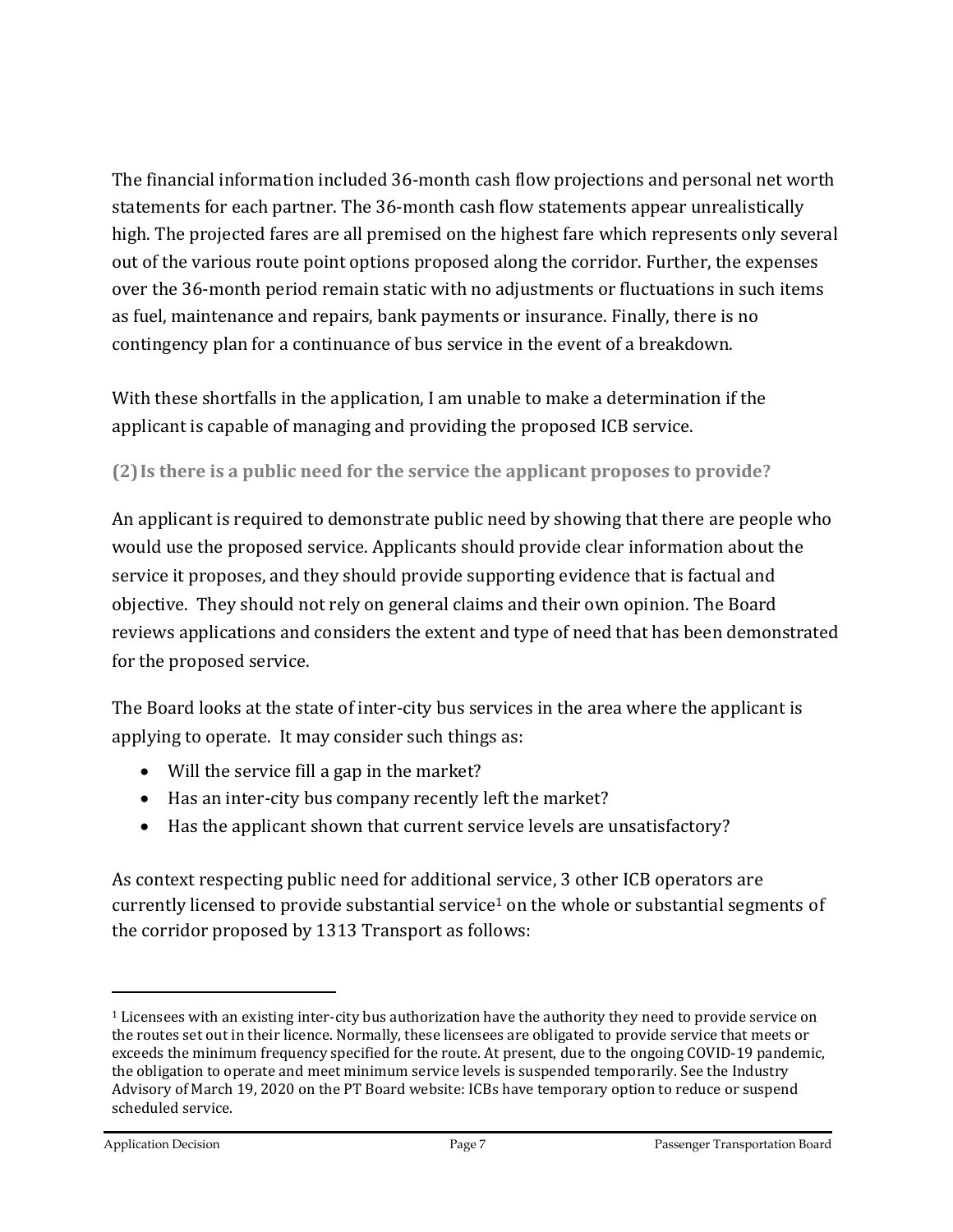## 1. Rider Express Transportation Corp. (dba Rider Express).

In a recent application (see 7922-19 published June 24, 2020) that was approved by the Board, Rider Express's minimum frequency on its Vancouver – Calgary route in each direction was increased to 1 per day. The approval also added 3 new route stops. In total the BC route stops between Vancouver and Calgary now include Surrey, Abbotsford, Chilliwack, Hope, Merritt, Kamloops, Chase, Sorrento, Salmon Arm, Sicamous, Revelstoke and Golden.

### 2. Diversified Transportation Ltd. (dba EBus).

The company has a Route A service between Vancouver and to provide a minimum of daily service with route stops at Abbotsford and Merritt; on Route B between Kamloops and Kelowna to provide service 5 times/week with route stops at Chase, Sorrento, Salmon Arm, Enderby, and Armstrong (as well as Vernon to the south of Highway 1); and on its Route C between Vancouver and Kelowna to provide daily route stops at Merritt and Chilliwack.

## 3. Wilsons Transportation Ltd.

The company has a licence to operate Route 2 between Vancouver and Kamloops with a daily service minimum that includes route stops at Langley, Chilliwack and Merritt; and Route 3 between Vancouver and Kelowna with daily service minimum that includes route stops at Langley, Chilliwack and Merritt (and West Kelowna to the east of Highway 5.)

To demonstrate public need the applicant provided the following information and evidence:

- The applicant claims there is a dire need for a daily bus service to run on its proposed route and that since the stoppage of Greyhound that used to travel the similar route, many users of this bus service had nowhere to turn.
- A Vancouver Sun news article dated July 10, 2018 discusses the announcement of Greyhound's plan to shut down its operations in Western Canada and its impact on consumers. The shutdown was effective October 31, 2018.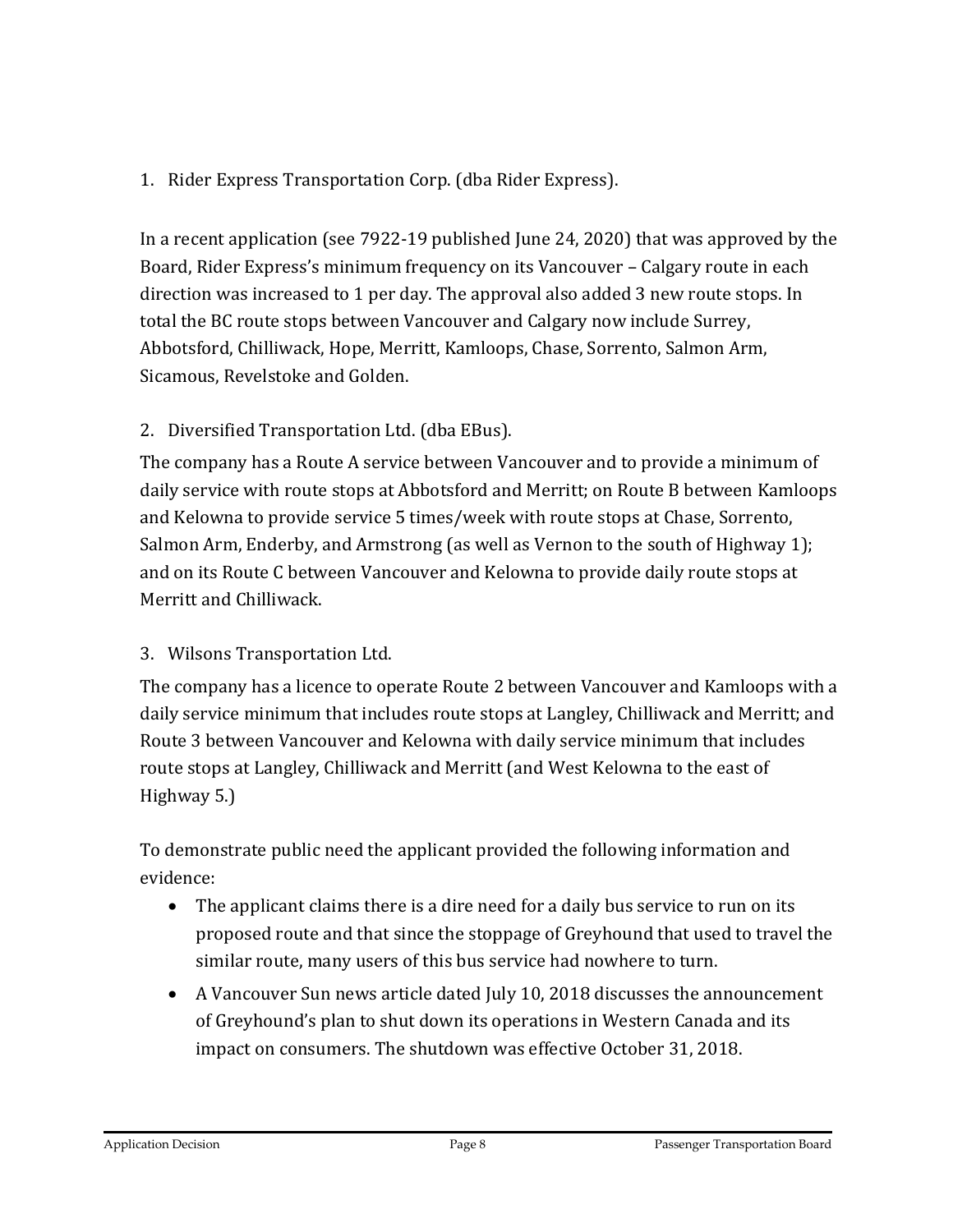- Many people use various social media sites to carpool with strangers to get to their destinations and would be more comfortable riding in a professionally managed bus service.
- Its bus service will be servicing areas with large populations such as Greater Vancouver, Surrey, Abbotsford, etc.
- People prefer to travel by bus because flights are too expensive for short trips and most of the cities it will service do not have an airport. Also passenger train is not available on the proposed bus route.
- Rider Express is the only company providing bus service on the proposed route with 1 morning route per day from Vancouver to Calgary and vice-versa. Therefore, there is a lack of a night service that it will fulfill which will be preferred by people because it will not interrupt their daytime job. Also, night service is more convenient and safer because of low traffic flow and fewer road construction projects.
- Its fares will be kept 20% lower by keeping overhead costs low.

I find there is very little information other than the applicant's speculation that the proposed night ICB service would be preferred. Since Greyhound's departure, many applications since October 2018 have been approved to fill service gaps left by Greyhound. While several different bus operators serve segments of the corridor, Rider Express is serving the same corridor and route stops and has been recently approved to increase its frequency of service as well as add new route stops. Further, it plans to add a night service.

Other than a somewhat stale-dated news article concerning Greyhound there is nothing to indicate and no evidence before me that the current Rider Express service is deficient or not meeting the public need and that a further scheduled bus service on the proposed corridor is required for public need to be met. For example, there are no letters from potential users, local government, business associations etc. regarding public need and use of the proposed service at night, or at any time.

Overall, the applicant has not provided any substantial and verifiable evidence that would enable me to conclude that an unmet public need exists. The onus is on the applicant to show public need. I find that the applicant has not demonstrated a public need for its proposed ICB service.